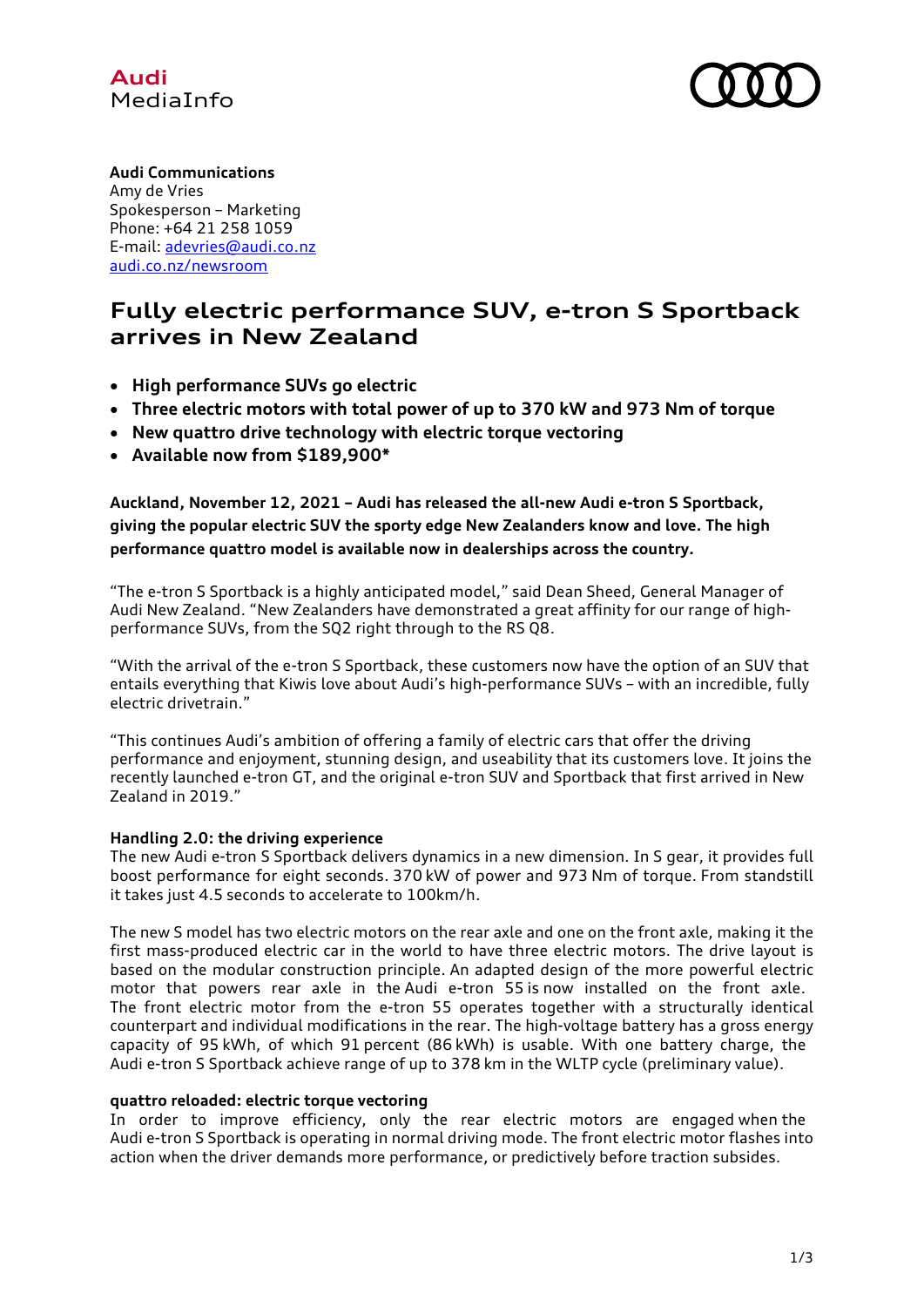



Electric all-wheel drive is now enhanced with electric torque vectoring: Each of the rear electric motors sends the drive torques directly to the respective wheel via a single-speed transmission; there is no more mechanical differential. Need-based regulation takes just milliseconds and can manage very high drive torques.

#### **Networking: the suspension of the electric S model**

The large high-voltage battery ensures a balanced distribution of the axle loads and is installed in a low position comparable to that of the three electric motors. This lowers the car's centre of gravity, which offers great advantages in terms of handling. The progressive steering, whose ratio becomes increasingly direct as the steering movement increases, emphasises the sporty character. The suspension has S-specific tuning. The Audi drive select system offers seven driving profiles. For example, it accesses the adaptive air suspension sport – the air suspension with regulated damping can vary the level of the body by up to 76 millimetres depending on the driving situation and settings.

The brake is actuated and regulated via a compact module that controls the pressure build-up electronically (by wire), reinforces it electrically, and actuates the brakes hydraulically. An electric spindle drive actuates the displacing piston in a flash: The brake pads are in full-pressure contact with the disks after just 150 milliseconds. Depending on the driving situation, the brake control system decides individually for each axle whether the car will decelerate with the electric motors, the wheel brakes, or a combination of both systems.

#### **Innovative solutions: aerodynamics.**

Flow-optimised wheel arch extensions also make a considerable contribution to resolving the conflict between outstanding aerodynamics and a sporty look. The innovative technology was developed by Audi and is now patented. The brand with the four rings is introducing it to largescale vehicle construction for the first time. This allows the Audi e-tron S Sportback to achieve a drag coefficient of just 0.26, despite the widening of its wheel arches.

A second major element in the aerodynamics concept is the controllable cooling-air inlet with ducts to cool the front wheel brakes. It remains closed as often as possible so that the airstream flows over the hood with almost no turbulence. As part of efficient thermal management, each etron is equipped with a heat pump as standard. It draws heat energy from the waste heat of the drive components, thereby increasing the range by up to ten percent.

The sophisticated recuperation concept also contributes to the vehicle's efficiency. Drivers can select between three recuperation levels, the highest of which allows them to experience a noticeable one-pedal feeling. When braking, the electric motors decelerate alone up to the area of 0.3 g, i.e. in most everyday situations. The hydraulic wheel brakes only come into play beyond that level. However, the electric motors remain active and can convert up to 270 kW of peak performance when braking from a speed of 100 km/h.

#### **Fully digital: controls, infotainment, and assist systems**

Like all full-size class models from Audi, the Audi e-tron S Sportback is equipped with the digital MMI touch response control system with the two large central displays. On the third display, the Audi virtual cockpit, the driver can select a special e-tron screen that moves the electric drive to centre stage. An optional head-up display complements the displays. The MMI navigation plus control and infotainment system is included as standard. Behind its many functions is the third-generation modular infotainment toolkit (MIB 3), which completes all tasks with a high processing power. It cooperates with the communication box, which connects the car with the environment and the passengers' smartphones.